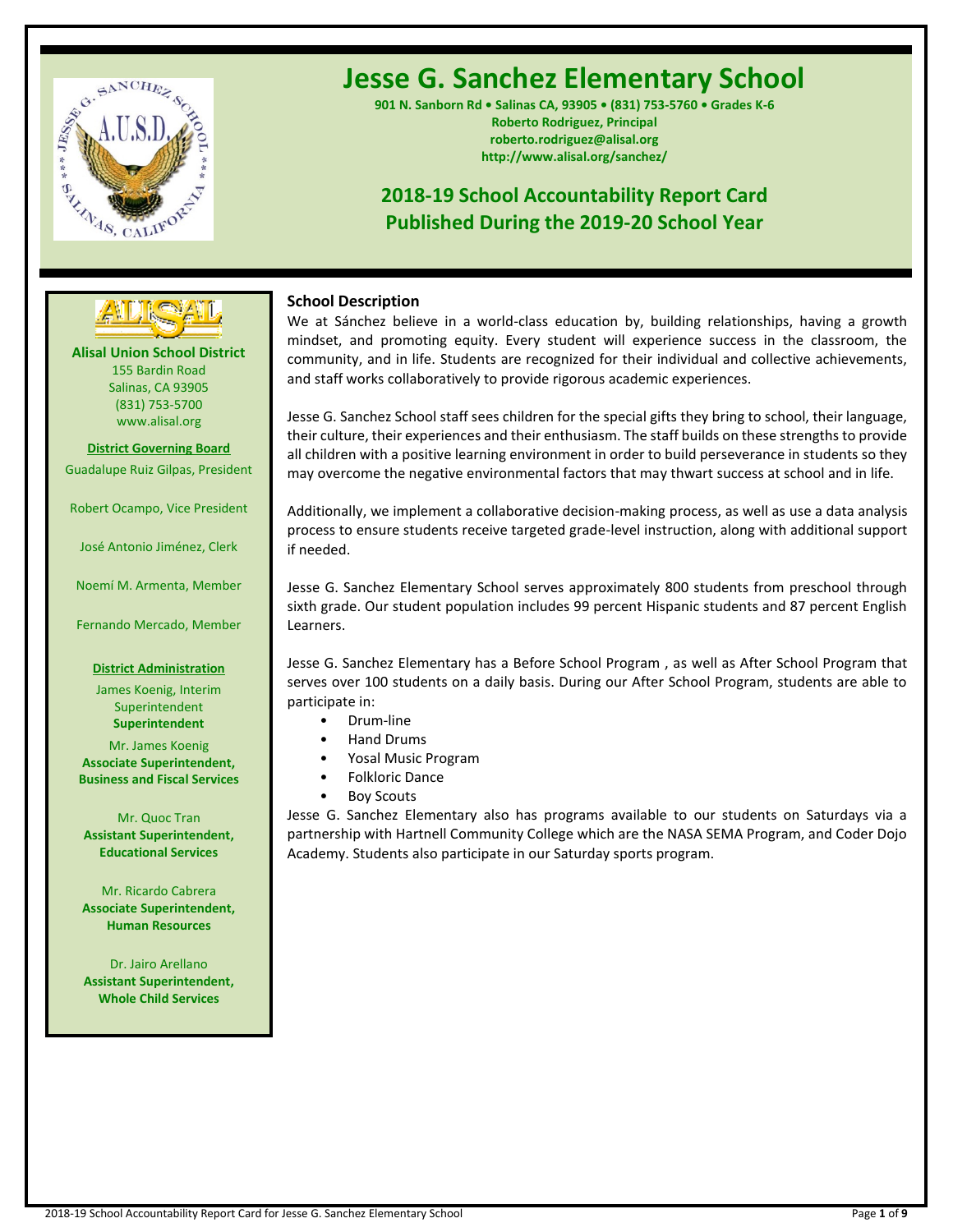## **About the SARC**

By February 1 of each year, every school in California is required by state law to publish a School Accountability Report Card (SARC). The SARC contains information about the condition and performance of each California public school. Under the Local Control Funding Formula (LCFF) all local educational agencies (LEAs) are required to prepare a Local Control and Accountability Plan (LCAP), which describes how they intend to meet annual school-specific goals for all pupils, with specific activities to address state and local priorities. Additionally, data reported in an LCAP is to be consistent with data reported in the SARC.

- For more information about SARC requirements, see the California Department of Education (CDE) SARC web page at [https://www.cde.ca.gov/ta/ac/sa/.](https://www.cde.ca.gov/ta/ac/sa/)
- For more information about the LCFF or LCAP, see the CDE LCFF web page at [https://www.cde.ca.gov/fg/aa/lc/.](https://www.cde.ca.gov/fg/aa/lc/)
- For additional information about the school, parents/guardians and community members should contact the school principal or the district office.

## **2018-19 Student Enrollment by Grade Level**

| <b>Grade Level</b>      | <b>Number of Students</b> |  |  |  |
|-------------------------|---------------------------|--|--|--|
| Kindergarten            | 126                       |  |  |  |
| Grade 1                 | 118                       |  |  |  |
| Grade 2                 | 108                       |  |  |  |
| Grade 3                 | 127                       |  |  |  |
| Grade 4                 | 111                       |  |  |  |
| Grade 5                 | 99                        |  |  |  |
| Grade 6                 | 95                        |  |  |  |
| <b>Total Enrollment</b> | 784                       |  |  |  |

#### **2018-19 Student Enrollment by Group**

| Group                                  | <b>Percent of Total Enrollment</b> |
|----------------------------------------|------------------------------------|
| <b>Hispanic or Latino</b>              | 99.5                               |
| White                                  | 0.4                                |
| <b>Socioeconomically Disadvantaged</b> | 99.1                               |
| <b>English Learners</b>                | 83.3                               |
| <b>Students with Disabilities</b>      | 3.8                                |
| lFoster Youth                          | 0.1                                |
| <b>Homeless</b>                        | 21.8                               |

## **A. Conditions of Learning**

#### **State Priority: Basic**

The SARC provides the following information relevant to the State priority: Basic (Priority 1):

- Degree to which teachers are appropriately assigned and fully credentialed in the subject area and for the pupils they are teaching;
- Pupils have access to standards-aligned instructional materials; and School facilities are maintained in good repair

| Teacher Credentials for Jesse G. Sanchez    |    | 17-18 18-19 | $19-20$ |
|---------------------------------------------|----|-------------|---------|
| <b>With Full Credential</b>                 | 34 | 28          | 34      |
| <b>Without Full Credential</b>              |    |             |         |
| Teaching Outside Subject Area of Competence |    |             |         |

| Teacher Credentials for Alisal Union School | $17 - 18$ | 18-19 | $19-20$ |
|---------------------------------------------|-----------|-------|---------|
| <b>With Full Credential</b>                 |           |       | 399     |
| <b>Without Full Credential</b>              |           |       | 49      |
| Teaching Outside Subject Area of Competence |           |       |         |

**Teacher Misassignments and Vacant Teacher Positions at Jesse G. Sanchez Elementary School**

| <b>Indicator</b>                | $17 - 18$ | 18-19 | $19-20$ |
|---------------------------------|-----------|-------|---------|
| Teachers of English Learners    |           |       |         |
| Total Teacher Misassignments*   |           |       |         |
| <b>Vacant Teacher Positions</b> |           |       |         |

Note: "Misassignments" refers to the number of positions filled by teachers who lack legal authorization to teach that grade level, subject area, student group, etc.

\*Total Teacher Misassignments includes the number of Misassignments of Teachers of English Learners.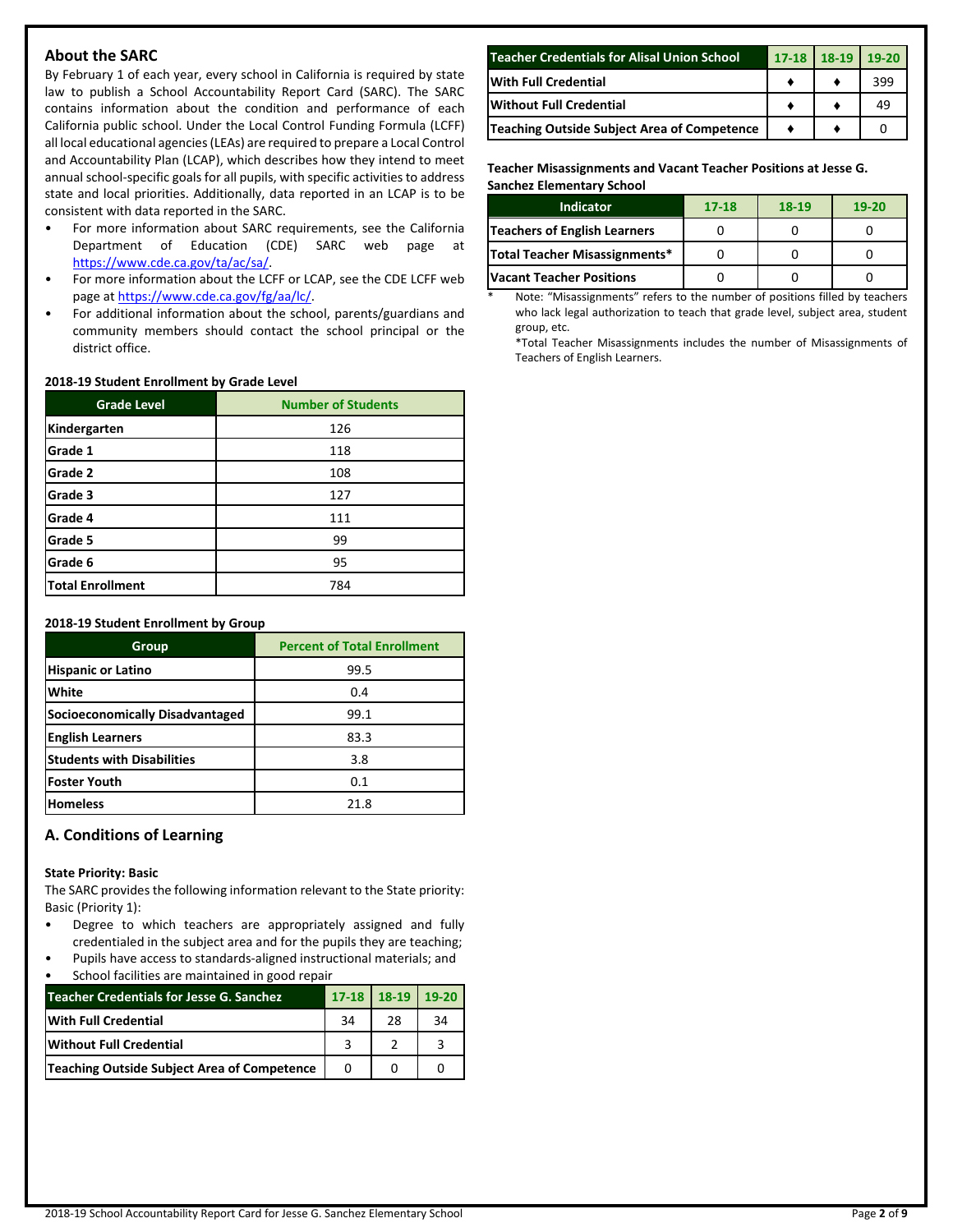## **Quality, Currency, Availability of Textbooks and Instructional Materials (School Year 2019-20)**

In order to meet requirements for common core state standards (CCSS), materials were updated as part of the 2018 adoption.

K-6 Wonders is used to teach all Language Arts standards. In K-6, teachers use Eureka Math.

## **Textbooks and Instructional Materials**

**Year and month in which data were collected: 2019**

| <b>Core Curriculum Area</b>         | <b>Textbooks and Instructional Materials/Year of Adoption</b>                                            |
|-------------------------------------|----------------------------------------------------------------------------------------------------------|
| <b>Reading/Language Arts</b>        | McMillan / McGraw-Hill, Wonders- K-3, Adopted 2017<br>McMillan / McGraw-Hill, Wonders- 4-6, Adopted 2018 |
|                                     | The textbooks listed are from most recent adoption:<br>Yes                                               |
|                                     | Percent of students lacking their own assigned textbook: 0                                               |
| <b>Mathematics</b>                  | Eureka Math, Adopted 2018                                                                                |
|                                     | The textbooks listed are from most recent adoption:<br>Yes                                               |
|                                     | Percent of students lacking their own assigned textbook:<br>0                                            |
| Science                             | Delta Foss- (Kinder-5th grades) - Adopted 2007<br>McGraw-Hill- (6th grade) - Adopted 2006                |
|                                     | The textbooks listed are from most recent adoption:<br>Yes                                               |
|                                     | Percent of students lacking their own assigned textbook: 0                                               |
| <b>History-Social Science</b>       | McGraw Hill, Imapact / Impacto, 4th-6th Grades - Adopted May 2019<br>McGraw-Hill, Vistas - Adopted 2006  |
|                                     | The textbooks listed are from most recent adoption:<br>Yes                                               |
|                                     | Percent of students lacking their own assigned textbook: 0                                               |
| Foreign Language                    | Not applicable                                                                                           |
|                                     | The textbooks listed are from most recent adoption:<br>No                                                |
|                                     | Percent of students lacking their own assigned textbook:<br>0                                            |
| <b>Health</b>                       | Not applicable                                                                                           |
|                                     | The textbooks listed are from most recent adoption:<br>No                                                |
|                                     | Percent of students lacking their own assigned textbook: 0                                               |
| <b>Visual and Performing Arts</b>   | Not applicable                                                                                           |
|                                     | The textbooks listed are from most recent adoption:<br>No                                                |
|                                     | Percent of students lacking their own assigned textbook: 0                                               |
| <b>Science Laboratory Equipment</b> | Not applicable                                                                                           |
|                                     | The textbooks listed are from most recent adoption:<br>No                                                |
|                                     | Percent of students lacking their own assigned textbook: 0                                               |

Note: Cells with N/A values do not require data.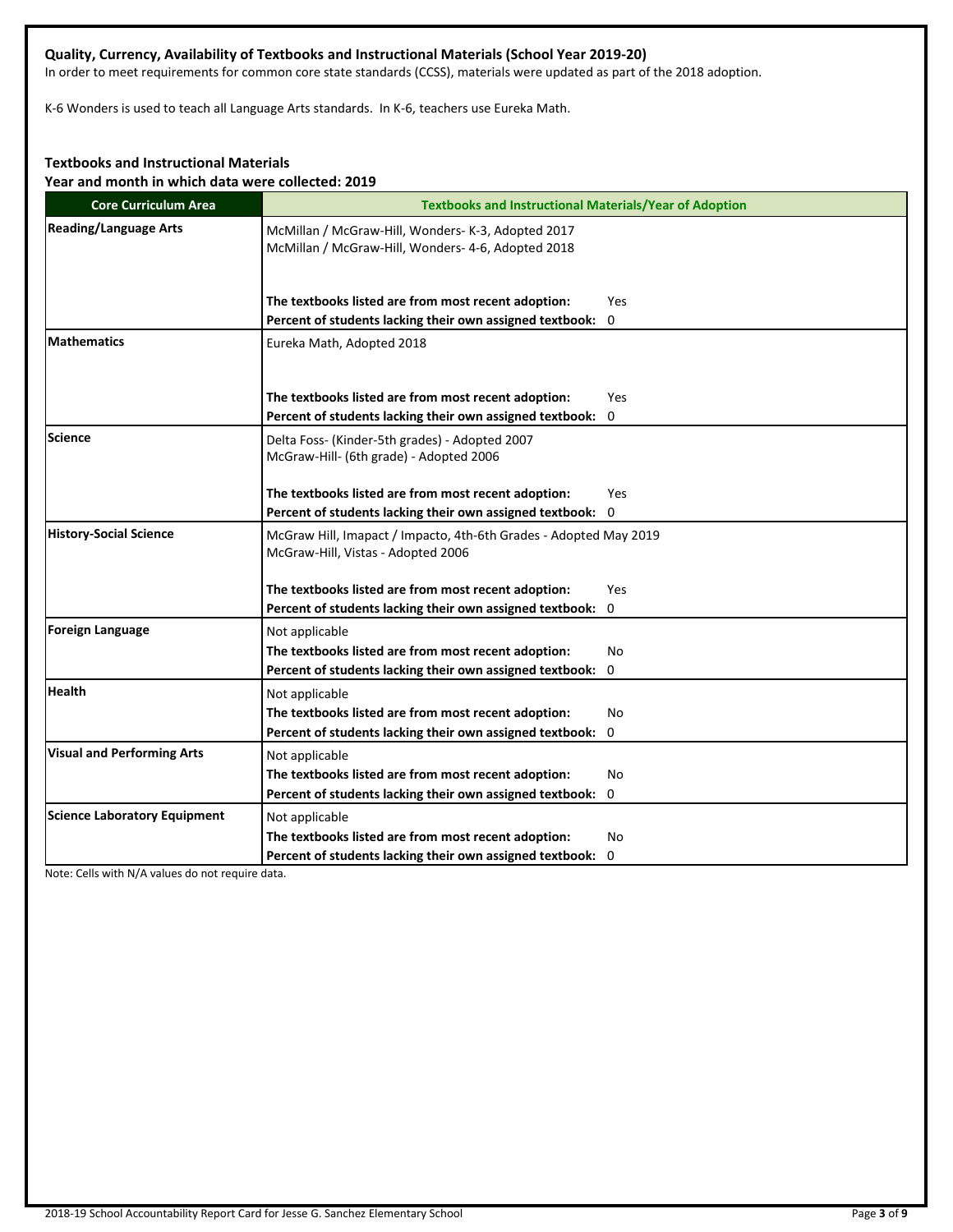## **School Facility Conditions and Planned Improvements (Most Recent Year)**

Monthly safety inspection is done by the lead custodian to make sure our school is safe for all students, staff and parents. Every morning the lead custodian inspects the playground equipment to make sure it is in a safe condition for student use, the grounds and fields are also inspected for any dangerous debris such as broken glass, buildings are also inspected for any safety hazards or graffiti. All fire extinguishers are also checked on a regular basis to make sure they are charged and there access is unobstructed.

## **School Facility Good Repair Status (Most Recent Year) Year and month in which data were collected: August, 2019**

| <b>System Inspected</b>                                                    | <b>Repair Status</b> | <b>Repair Needed and</b><br><b>Action Taken or Planned</b> |
|----------------------------------------------------------------------------|----------------------|------------------------------------------------------------|
| Systems:<br>Gas Leaks, Mechanical/HVAC, Sewer                              | Good                 |                                                            |
| Interior:<br><b>Interior Surfaces</b>                                      | Good                 |                                                            |
| <b>Cleanliness:</b><br>Overall Cleanliness, Pest/ Vermin Infestation       | Good                 |                                                            |
| <b>Electrical:</b><br>Electrical                                           | Good                 |                                                            |
| <b>Restrooms/Fountains:</b><br>Restrooms, Sinks/ Fountains                 | Good                 |                                                            |
| Safety:<br>Fire Safety, Hazardous Materials                                | Good                 |                                                            |
| Structural:<br>Structural Damage, Roofs                                    | Good                 |                                                            |
| <b>External:</b><br>Playground/School Grounds, Windows/ Doors/Gates/Fences | Good                 |                                                            |
| <b>Overall Rating</b>                                                      | Exemplary            |                                                            |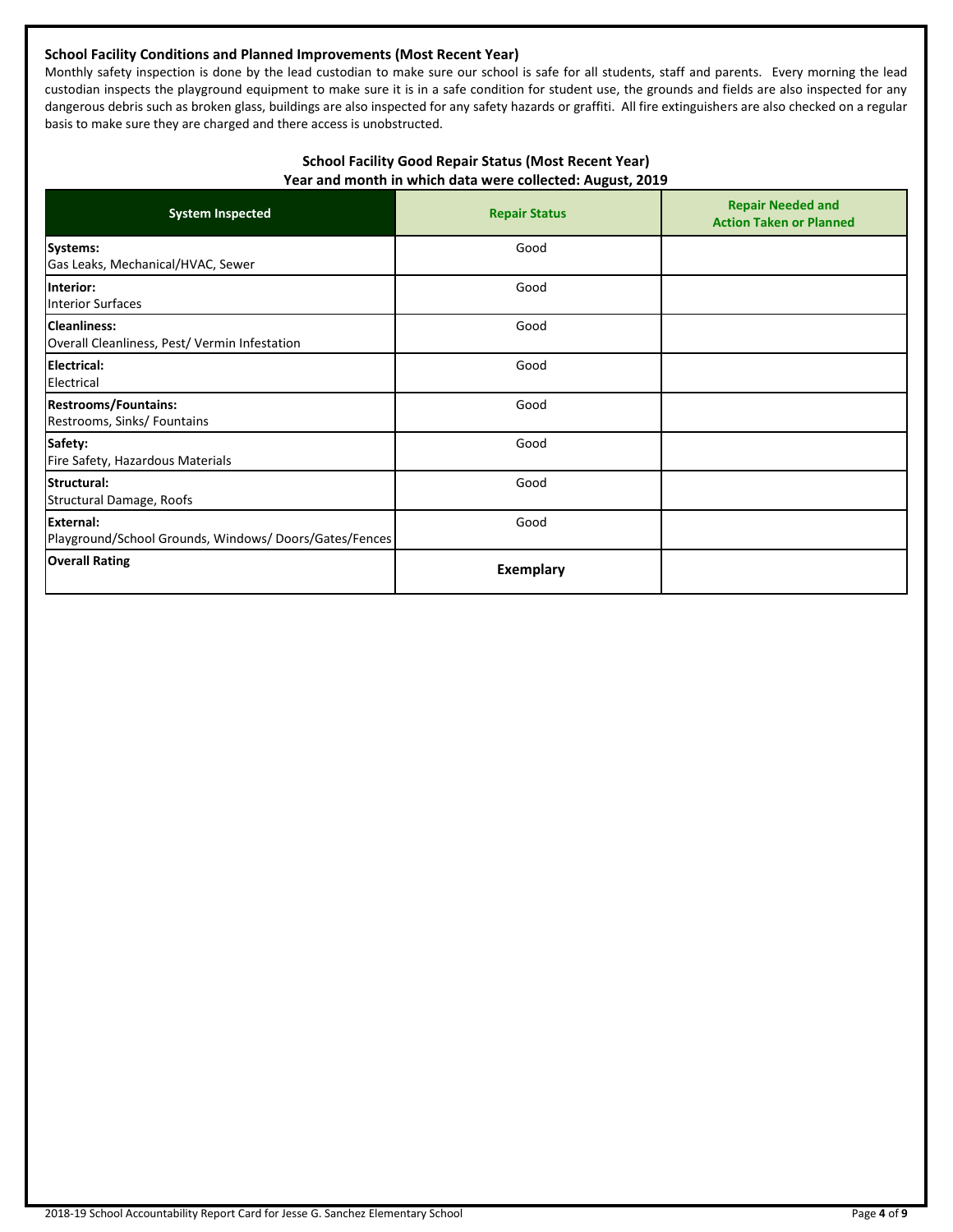## **B. Pupil Outcomes**

#### **State Priority: Pupil Achievement**

The SARC provides the following information relevant to the State priority: Pupil Achievement (Priority 4):

- **Statewide assessments** (i.e., California Assessment of Student Performance and Progress [CAASPP] System, which includes the Smarter Balanced Summative Assessments for students in the general education population and the California Alternate Assessments [CAAs] for English language arts/literacy [ELA] and mathematics given in grades three through eight and grade eleven. Only eligible students may participate in the administration of the CAAs. CAAs items are aligned with alternate achievement standards, which are linked with the Common Core State Standards [CCSS] for students with the most significant cognitive disabilities); and
- The percentage of students who have successfully completed courses that satisfy the requirements for entrance to the University of California and the California State University, or career technical education sequences or programs of study

## **CAASPP Test Results in ELA and Mathematics for All Students Grades Three through Eight and Grade Eleven**

**Percentage of Students Meeting or Exceeding the State Standard**

| <b>Subject</b> | <b>School</b><br>$17 - 18$ | <b>School</b><br>18-19 | <b>District</b><br>$17 - 18$ | <b>District</b><br>18-19 | <b>State</b><br>$17 - 18$ | <b>State</b><br>18-19 |
|----------------|----------------------------|------------------------|------------------------------|--------------------------|---------------------------|-----------------------|
| <b>IELA</b>    | 30                         | 33                     | 32                           | 36                       | 50                        | 50                    |
| <b>Math</b>    | 24                         | 28                     | 23                           | 28                       | 38                        | 39                    |

Note: Percentages are not calculated when the number of students tested is ten or less, either because the number of students in this category is too small for statistical accuracy or to protect student privacy.

Note: ELA and mathematics test results include the Smarter Balanced Summative Assessment and the CAA. The "Percent Met or Exceeded" is calculated by taking the total number of students who met or exceeded the standard on the Smarter Balanced Summative Assessment plus the total number of students who met the standard (i.e., achieved Level 3–Alternate) on the CAAs divided by the total number of students who participated in both assessments.

#### **School Year 2018-19 CAASPP Assessment Results - English Language Arts (ELA) Disaggregated by Student Groups, Grades Three through Eight and Eleven**

| <b>Student Group</b>                                 | <b>Total</b><br><b>Enrollment</b> | <b>Number</b><br><b>Tested</b> | <b>Percent</b><br><b>Tested</b> | <b>Percent</b><br><b>Met or Exceeded</b> |
|------------------------------------------------------|-----------------------------------|--------------------------------|---------------------------------|------------------------------------------|
| <b>All Students</b>                                  | 427                               | 421                            | 98.59                           | 33.49                                    |
| Male                                                 | 223                               | 219                            | 98.21                           | 30.14                                    |
| Female                                               | 204                               | 202                            | 99.02                           | 37.13                                    |
| <b>Hispanic or Latino</b>                            | 425                               | 420                            | 98.82                           | 33.57                                    |
| <b>Socioeconomically Disadvantaged</b>               | 424                               | 418                            | 98.58                           | 33.73                                    |
| <b>English Learners</b>                              | 416                               | 411                            | 98.80                           | 33.33                                    |
| <b>Students with Disabilities</b>                    | 27                                | 26                             | 96.30                           | 7.69                                     |
| <b>Students Receiving Migrant Education Services</b> | 16                                | 14                             | 87.50                           | 21.43                                    |
| <b>Foster Youth</b>                                  | --                                | --                             | --                              | --                                       |
| <b>Homeless</b>                                      | 80                                | 79                             | 98.75                           | 1.25                                     |

Note: ELA test results include the Smarter Balanced Summative Assessment and the CAA. The "Percent Met or Exceeded" is calculated by taking the total number of students who met or exceeded the standard on the Smarter Balanced Summative Assessment plus the total number of students who met the standard (i.e., achieved Level 3–Alternate) on the CAAs divided by the total number of students who participated in both assessments.

Note: Double dashes (--) appear in the table when the number of students is ten or less, either because the number of students in this category is too small for statistical accuracy or to protect student privacy.

## **CAASPP Test Results in Science for All Students Grades Five, Eight, and Ten**

#### **Percentage of Students Meeting or Exceeding the State Standard**

| <b>Subject</b>  | <b>School</b> | <b>School</b> | <b>District</b> | <b>District</b> | <b>State</b> | <b>State</b> |
|-----------------|---------------|---------------|-----------------|-----------------|--------------|--------------|
|                 | $17 - 18$     | 18-19         | 17-18           | 18-19           | 17-18        | 18-19        |
| <b>IScience</b> | N/A           | N/A           | N/A             | N/A             | N/A          | N/A          |

Note: Cells with N/A values do not require data.

Note: This is a placeholder for the California Science Test (CAST) which was administered operationally during the 2018-19 school year. However, these data are not available for inclusion in the 2018-19 SARC posting due February 1, 2020. These data will be included in the 2019-20 SARC posting due February 1, 2021.

#### **State Priority: Other Pupil Outcomes**

The SARC provides the following information relevant to the State priority: Other Pupil Outcomes (Priority 8):

• Pupil outcomes in the subject area of physical education

#### **2018-19 Percent of Students Meeting Fitness Standards**

| Grade<br>Level | 4 of 6 | $5$ of 6 | 6 of 6 |
|----------------|--------|----------|--------|
|                | 15つ    | <b>A</b> | 6.1    |

Note: Percentages are not calculated and double dashes (--) appear in the table when the number of students tested is ten or less, either because the number of students in this category is too small for statistical accuracy or to protect student privacy.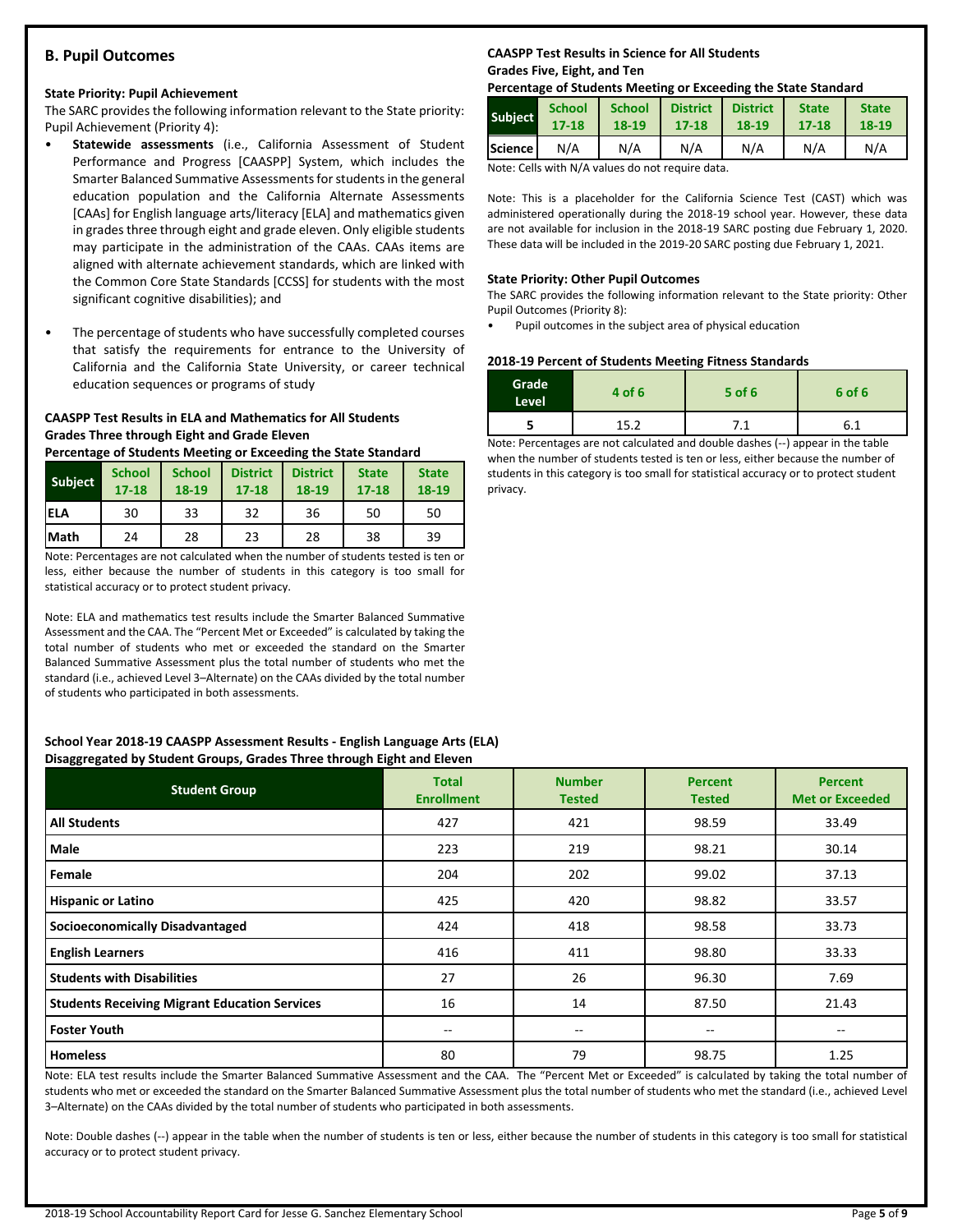Note: The number of students tested includes all students who participated in the test whether they received a score or not; however, the number of students tested is not the number that was used to calculate the achievement level percentages. The achievement level percentages are calculated using only students who received scores.

## **School Year 2018-19 CAASPP Assessment Results - Mathematics**

**Disaggregated by Student Groups, Grades Three through Eight and Eleven**

| <b>Student Group</b>                                 | <b>Total</b><br><b>Enrollment</b> | <b>Number</b><br><b>Tested</b> | <b>Percent</b><br><b>Tested</b> | <b>Percent</b><br><b>Met or Exceeded</b> |
|------------------------------------------------------|-----------------------------------|--------------------------------|---------------------------------|------------------------------------------|
| <b>All Students</b>                                  | 429                               | 426                            | 99.30                           | 27.93                                    |
| Male                                                 | 223                               | 223                            | 100.00                          | 29.60                                    |
| Female                                               | 206                               | 203                            | 98.54                           | 26.11                                    |
| <b>Hispanic or Latino</b>                            | 427                               | 424                            | 99.30                           | 28.07                                    |
| <b>Socioeconomically Disadvantaged</b>               | 426                               | 423                            | 99.30                           | 28.13                                    |
| <b>English Learners</b>                              | 418                               | 415                            | 99.28                           | 28.43                                    |
| <b>Students with Disabilities</b>                    | 27                                | 26                             | 96.30                           | 7.69                                     |
| <b>Students Receiving Migrant Education Services</b> | 16                                | 16                             | 100.00                          | 18.75                                    |
| <b>Foster Youth</b>                                  | $- -$                             | $\qquad \qquad -$              | $\qquad \qquad -$               | --                                       |
| <b>Homeless</b>                                      | 80                                | 80                             | 100.00                          | 0.00                                     |

Note: Mathematics test results include the Smarter Balanced Summative Assessment and the CAA. The "Percent Met or Exceeded" is calculated by taking the total number of students who met or exceeded the standard on the Smarter Balanced Summative Assessment plus the total number of students who met the standard (i.e., achieved Level 3–Alternate) on the CAAs divided by the total number of students who participated in both assessments.

Note: Double dashes (--) appear in the table when the number of students is ten or less, either because the number of students in this category is too small for statistical accuracy or to protect student privacy.

Note: The number of students tested includes all students who participated in the test whether they received a score or not; however, the number of students tested is not the number that was used to calculate the achievement level percentages. The achievement level percentages are calculated using only students who received scores.

## **C. Engagement**

## **State Priority: Parental Involvement**

The SARC provides the following information relevant to the State priority: Parental Involvement (Priority 3):

• Efforts the school district makes to seek parent input in making decisions for the school district and each school site

## **Opportunities for Parental Involvement (School Year 2019-20)**

During the 2019-2020 school year parents will have multiple opportunities to participate in their children's education. These opportunities included:

- Monthly School Site Council and English Language Advisory Committee Meetings
- Parenting Partners workshops
- Parent Teacher Club
- Monthly Coffee Klatch Meetings
- Computer classes and English Classes offered by the MLK Family Resource Center
- Parental involvement in classrooms as tutors
- Our classroom teachers offer evening parent workshops on at-home teaching strategies

Also all parents are always invited to participate in the following:

- Back-to-School Night in the fall and Open House in the spring
- Student of the Month awards assemblies
- Accelerated Reader Trimester Awards Assemblies
- Perfect Attendance Assemblies

Parents are encouraged to participate in their child's education by having an open communication with the classroom teacher.

For parent involvement opportunities please contact school principal, Roberto Rodriguez at: (831) 753-5760.

## **State Priority: School Climate**

The SARC provides the following information relevant to the State priority: School Climate (Priority 6):

- Pupil suspension rates;
- Pupil expulsion rates; and
- Other local measures on the sense of safety.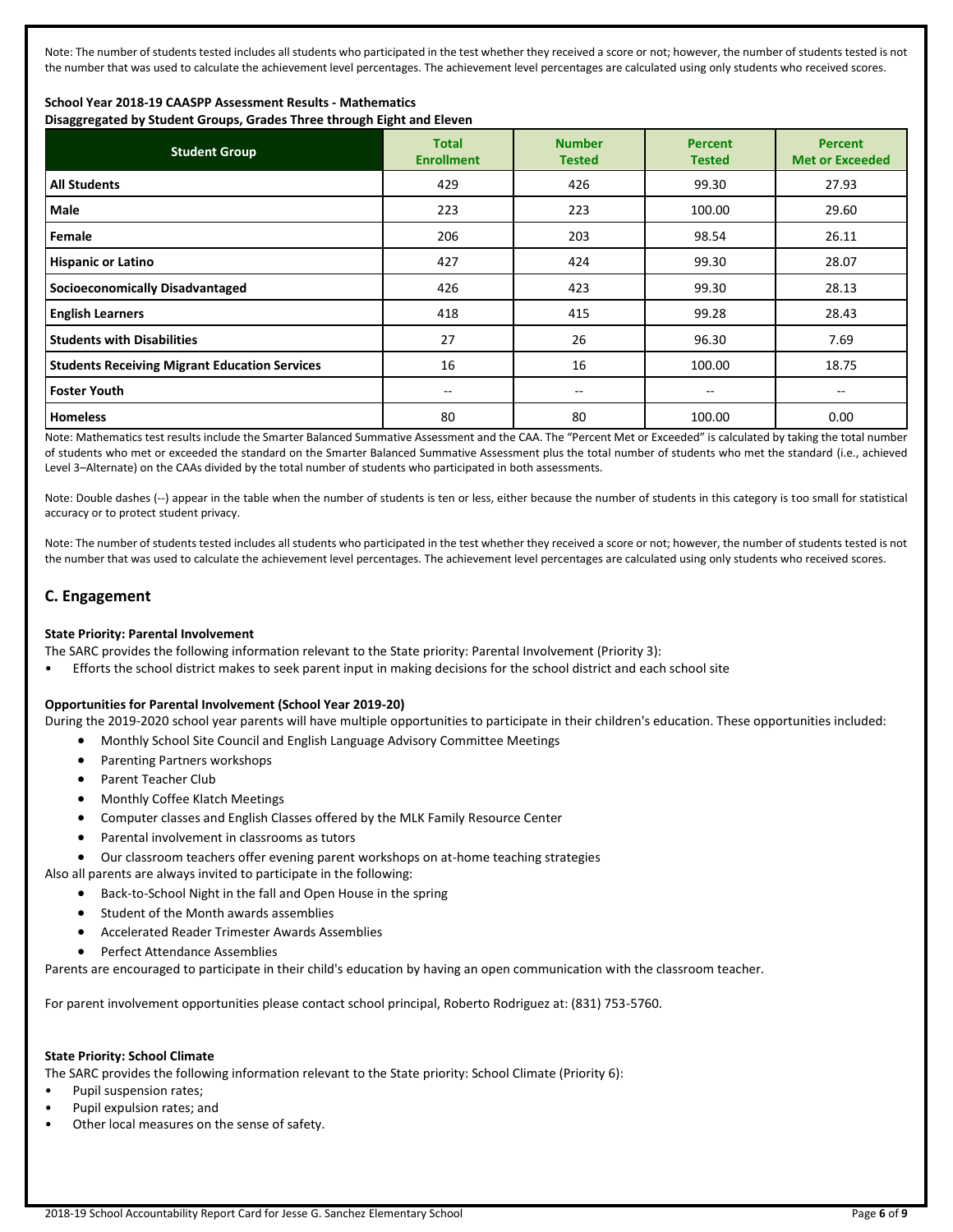## **School Safety Plan**

Teachers, child supervisors, and administrators help monitor the school grounds during recess, before school, and after school. Visitors are required to check in at the office, where they receive a visitor's pass.

The school safety plan focuses on procedures for fire drills and evacuation routes. It also includes steps for earthquake preparedness and lockdown procedures. Students practice fire drills on a monthly basis and earthquake drills twice during the year. Staff and students have been instructed on the steps to take in the event of an armed intruder on campus or nearby, and about appropriate lockdown procedures. This revision was presented to parents during a School Site Council meeting in the Winter of 2019.

School gates are locked 15 minutes after children have been dropped off at the start of the school day, and access to the school is limited to the main entrance. This helps prevent unauthorized visitors from entering the campus during the school day. The gates are opened again 10 minutes before the end of the school day while students are being picked up.

We review these procedures with staff and parents at the beginning of the school year at staff meetings, parent meetings, and in parent memos. We review them again throughout the school year as needed. School staff continues to received training on Positive Behavior and Intervention Support, PBIS, a school wide discipline plan designed to reward positive student behavior.

| Suspensions and Expulsions for the School | 2016-17 | 2017-18 | 2018-19 |
|-------------------------------------------|---------|---------|---------|
| <b>Suspensions Rate</b>                   | 0.C     |         |         |
| <b>Expulsions Rate</b>                    | 0.0     | 0.O     | 0.0     |

| <b>Suspensions and Expulsions for the District</b> | 2016-17 | 2017-18 | 2018-19  |
|----------------------------------------------------|---------|---------|----------|
| <b>Suspensions Rate</b>                            | υ.:     | --      | <b>.</b> |
| <b>Expulsions Rate</b>                             | 0.C     | 0.0     | 0.0      |

| <b>Suspensions and Expulsions for the State</b> | 2016-17 | 2017-18 | 2018-19 |  |
|-------------------------------------------------|---------|---------|---------|--|
| <b>Suspensions Rate</b>                         | 3.b     | 3.J     | ---     |  |
| <b>Expulsions Rate</b>                          | v.⊥     | U.I     | U.L     |  |

## **D. Other SARC Information**

The information in this section is required to be in the SARC but is not included in the state priorities for LCFF.

## **Ratio of Academic Counselors to Pupils (School Year 2018-19)**

| <b>Title</b> | Ratio |
|--------------|-------|
| ≅unselo∟     | . .   |

One Full Time Equivalent (FTE) equals one staff member working full time; one FTE could also represent two staff members who each work 50 percent of full time.

## **Student Support Services Staff (School Year 2018-19)**

| <b>Title</b>                                               | <b>Number of Full-Time Equivalent</b><br>(FTE) |
|------------------------------------------------------------|------------------------------------------------|
| <b>Counselor (Social/Behavioral or Career Development)</b> |                                                |
| Library Media Teacher (Librarian)                          |                                                |
| Library Media Services Staff (Paraprofessional)            |                                                |
| Psychologist                                               |                                                |
| <b>Social Worker</b>                                       |                                                |
| <b>Nurse</b>                                               |                                                |
| Speech/Language/Hearing Specialist                         | 1.0                                            |
| <b>Resource Specialist (non-teaching)</b>                  |                                                |
| <b>Other</b>                                               |                                                |

One Full Time Equivalent (FTE) equals one staff member working full time; one FTE could also represent two staff members who each work 50 percent of full time.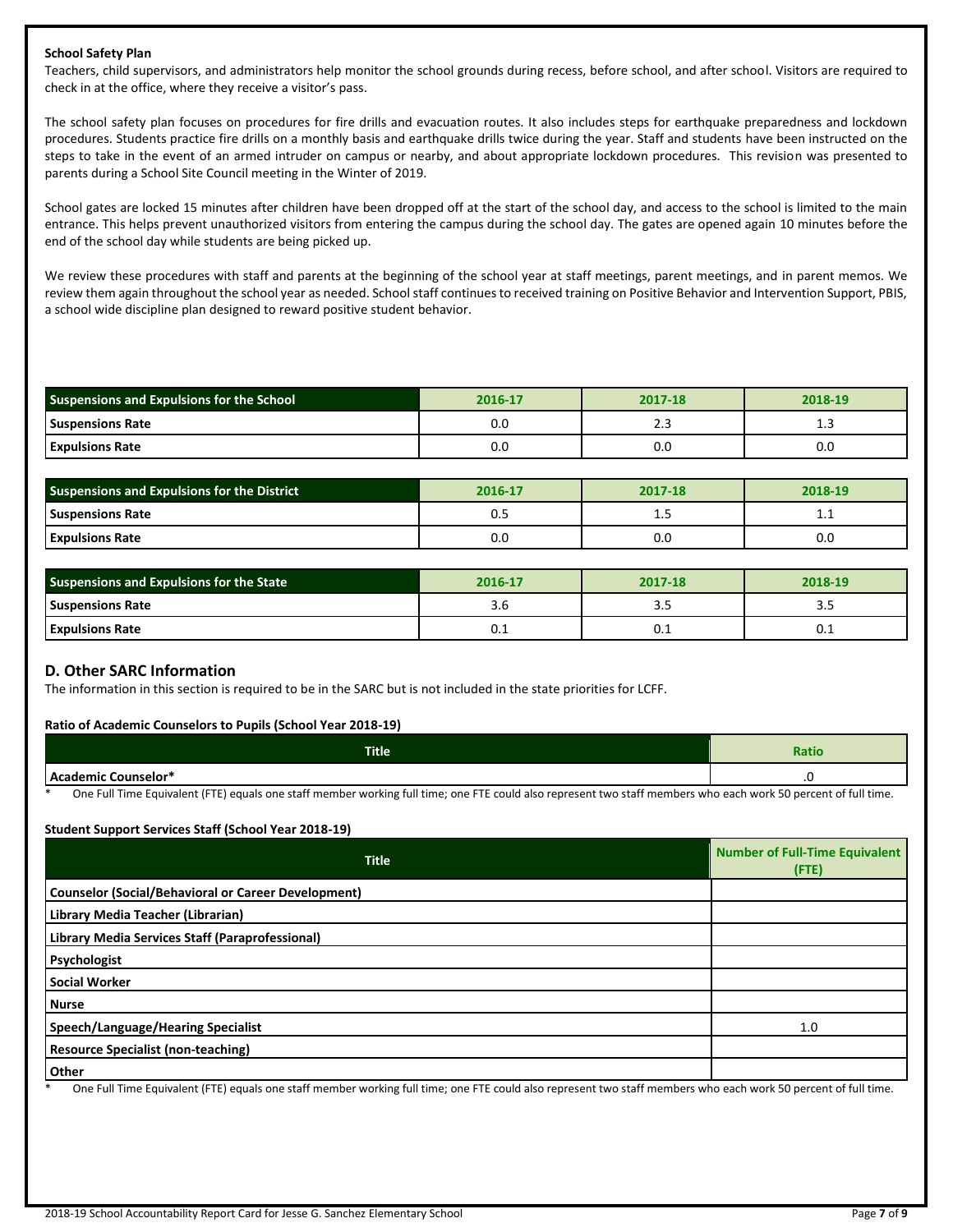|                | Average Class Size and Class Size Distribution (Elementary) |                                                        |                                                         |                                                     |                                                          |                                                        |                                                     |                                                     |                                                          |                                                        |                                                         |                                                     |
|----------------|-------------------------------------------------------------|--------------------------------------------------------|---------------------------------------------------------|-----------------------------------------------------|----------------------------------------------------------|--------------------------------------------------------|-----------------------------------------------------|-----------------------------------------------------|----------------------------------------------------------|--------------------------------------------------------|---------------------------------------------------------|-----------------------------------------------------|
| Grade<br>Level | 2016-17<br><b>Average</b><br><b>Class</b><br><b>Size</b>    | 2016-17<br># of<br>Classes*<br><b>Size</b><br>$1 - 20$ | 2016-17<br># of<br>Classes*<br><b>Size</b><br>$21 - 32$ | 2016-17<br># of<br>Classes*<br><b>Size</b><br>$33+$ | 2017-18<br><b>Average</b><br><b>Class</b><br><b>Size</b> | 2017-18<br># of<br>Classes*<br><b>Size</b><br>$1 - 20$ | 2017-18<br># of<br>Classes*<br><b>Size</b><br>21-32 | 2017-18<br># of<br>Classes*<br><b>Size</b><br>$33+$ | 2018-19<br><b>Average</b><br><b>Class</b><br><b>Size</b> | 2018-19<br># of<br>Classes*<br><b>Size</b><br>$1 - 20$ | 2018-19<br># of<br>Classes*<br><b>Size</b><br>$21 - 32$ | 2018-19<br># of<br>Classes*<br><b>Size</b><br>$33+$ |
| К              | 26                                                          |                                                        | 5                                                       |                                                     | 27                                                       |                                                        | 5                                                   |                                                     | 21                                                       | 3                                                      | 3                                                       |                                                     |
| $\mathbf{1}$   | 27                                                          |                                                        | 5                                                       |                                                     | 26                                                       |                                                        | 4                                                   |                                                     | 24                                                       |                                                        | 5                                                       |                                                     |
| $\overline{2}$ | 23                                                          |                                                        | 5                                                       |                                                     | 22                                                       | 3                                                      | 3                                                   |                                                     | 27                                                       |                                                        | 4                                                       |                                                     |
| 3              | 22                                                          | 3                                                      | $\overline{2}$                                          |                                                     | 24                                                       |                                                        | 5                                                   |                                                     | 25                                                       |                                                        | 5                                                       |                                                     |
| 4              | 26                                                          |                                                        | 4                                                       |                                                     | 25                                                       |                                                        | 4                                                   |                                                     | 28                                                       |                                                        | 4                                                       |                                                     |
| 5              | 31                                                          |                                                        | 5                                                       |                                                     | 30                                                       |                                                        | 3                                                   |                                                     | 25                                                       |                                                        | 4                                                       |                                                     |
| 6              | 24                                                          |                                                        | 4                                                       |                                                     | 30                                                       |                                                        | 5                                                   |                                                     | 32                                                       |                                                        | 3                                                       |                                                     |
| Other**        |                                                             |                                                        |                                                         |                                                     |                                                          |                                                        |                                                     |                                                     |                                                          |                                                        |                                                         |                                                     |

\*Number of classes indicates how many classes fall into each size category (a range of total students per class).

\*\* "Other" category is for multi-grade level classes.

## **Professional Development provided for Teachers**

| <b>Measure</b>                                                                                                                                                                                                                                   | 2017-18 | 2018-19 | 2019-20 |
|--------------------------------------------------------------------------------------------------------------------------------------------------------------------------------------------------------------------------------------------------|---------|---------|---------|
| Number of school days dedicated to Staff Development and Continuous Improvement                                                                                                                                                                  | 8       | 8       | 8       |
| The major areas of professional development for teachers included the following:<br>2017 - 2018 School Year                                                                                                                                      |         |         |         |
| Reading - Close Reading and Academic Discourse<br>٠                                                                                                                                                                                              |         |         |         |
| Standards-based planning for instruction, learning and assessment<br>٠                                                                                                                                                                           |         |         |         |
| English Language Development<br>٠                                                                                                                                                                                                                |         |         |         |
| Engage NY curriculum in Language Arts and Math                                                                                                                                                                                                   |         |         |         |
| Bilingual Transference (for teachers facilitating Alternative Bilingual Education classes)                                                                                                                                                       |         |         |         |
| Lesson Design and Engagement<br>٠                                                                                                                                                                                                                |         |         |         |
| Coaching Cycles (for Academic Coaches)<br>٠<br>2018-2019 School Year                                                                                                                                                                             |         |         |         |
| Writing - Using Wilda Storm Writing Strategies<br>٠                                                                                                                                                                                              |         |         |         |
| Standards-based planning for instruction, learning and assessment<br>٠                                                                                                                                                                           |         |         |         |
| English Language Development<br>٠                                                                                                                                                                                                                |         |         |         |
| Engage NY curriculum in Math<br>$\bullet$                                                                                                                                                                                                        |         |         |         |
| Language Arts using Wonders Curriculum<br>٠                                                                                                                                                                                                      |         |         |         |
| Bilingual Transference (for teachers facilitating Alternative Bilingual Education classes)<br>٠                                                                                                                                                  |         |         |         |
| Lesson Design and Engagement<br>٠                                                                                                                                                                                                                |         |         |         |
| Coaching Cycles (for Academic Coaches)<br>٠<br>2019-2020 School Year                                                                                                                                                                             |         |         |         |
| Writing - Using Wilda Storm Writing Strategies<br>٠                                                                                                                                                                                              |         |         |         |
| Standards-based planning for instruction, learning and assessment<br>٠                                                                                                                                                                           |         |         |         |
| English Language Development<br>٠                                                                                                                                                                                                                |         |         |         |
| Engage NY curriculum in Math<br>٠                                                                                                                                                                                                                |         |         |         |
| Language Arts using Wonders Curriculum<br>٠                                                                                                                                                                                                      |         |         |         |
| Bilingual Transference (for teachers facilitating Alternative Bilingual Education classes)                                                                                                                                                       |         |         |         |
| Lesson Design and Engagement                                                                                                                                                                                                                     |         |         |         |
| Coaching Cycles (for Academic Coaches)<br>٠                                                                                                                                                                                                      |         |         |         |
| Mindfulness<br>٠                                                                                                                                                                                                                                 |         |         |         |
| Professional development was delivered through grade level sessions during Grade Level Release Time for classroom teachers, professional development                                                                                             |         |         |         |
| days were planned throughout the year, teachers had site professional development as-well as district wide professional development. The district<br>continues to offer training after school from all the different subject areas to all staff. |         |         |         |
| Togchors ware supported during implementation by the site's Asadomic Coash                                                                                                                                                                       |         |         |         |

thers were supported during implementation by the site's Academic Coach.